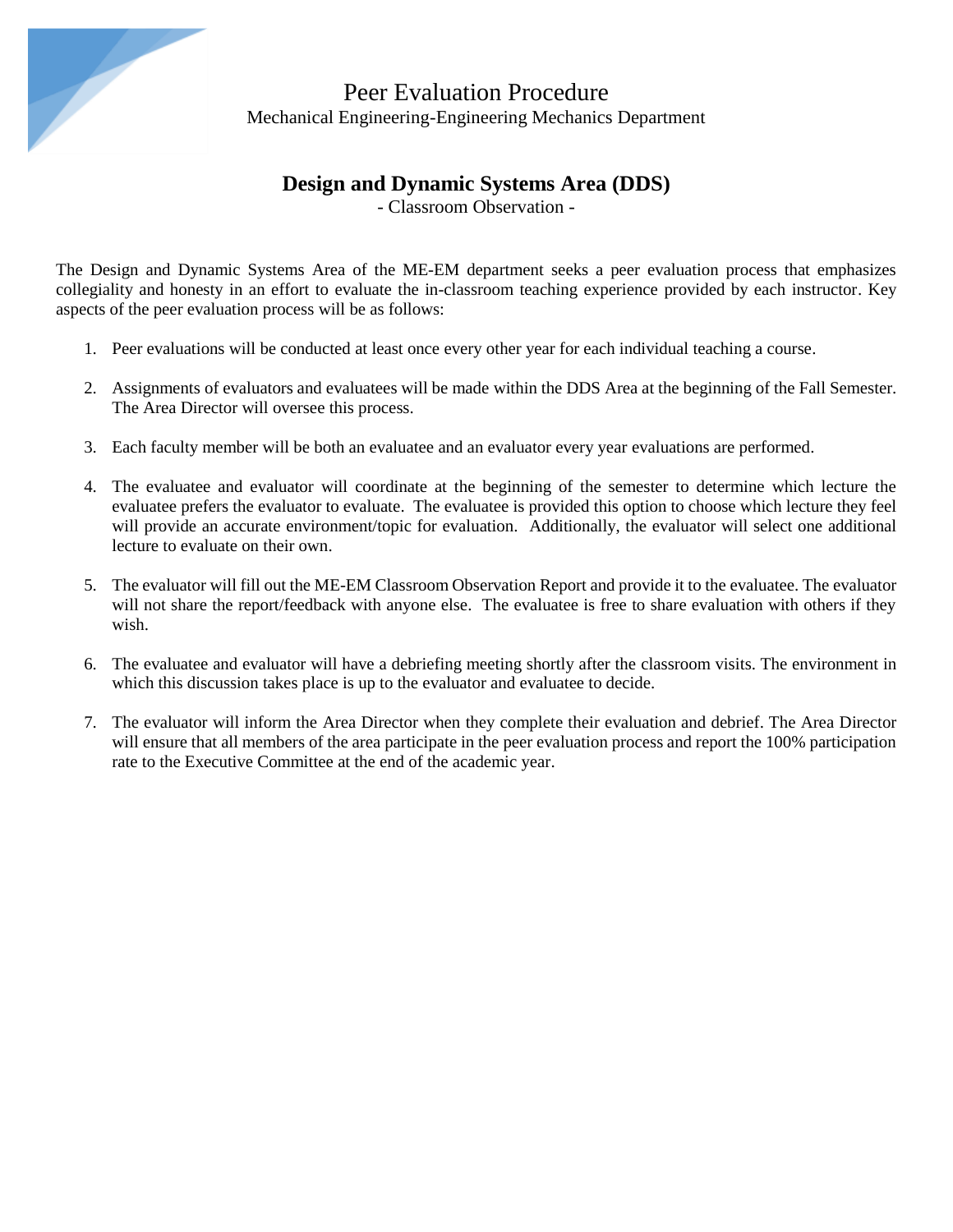

### **Energy and Thermal Fluids Area (ETF)**

- Area Meeting Presentations -

During its meeting on January 10, 2017, ME-EM's ETF Area agreed upon the peer evaluation process reported here. This process addresses MTU Senate policy (see attached) and is within the guidelines set by the ME-EM Executive Committee and the ME-EM Chair. The implementation of the process will take place over the academic year beginning fall 2017 – but over subsequent years; the ETF Area can change or modify this process. The process will consist of:

- 1. Peer evaluation of each ETF faculty for at least one course taught by the faculty over the current or previous academic year – is to take place once every two years.
- 2. ETF Area will conduct, as a group(s), a faculty's peer evaluation following a 10-minute (or less) presentation by the faculty. For the presentation, the faculty person will upload, at a bare minimum, the syllabus (with coursecontent descriptions) of his or her course on the ETF area's shared folder: **M: >ETF\_Teaching\_Archives>Peer-Evaluation.** The evaluation feedback will be on: (i) the appropriateness of level, content, and relevance of the course(s) taught by individual faculty member and (ii) constructive feedback (based on shared experiences) on course development and teaching improvement.
- 3. The area director in consultations with the area will schedule the presentations such that they meet time-lines set for completion of the process for a given academic year. Approximately half of the ETF faculty will go through this process during any given year and the remaining will go through the peer review process over the subsequent year. Every two years, a new set of schedules will be established for the subsequent two years. An effort will be made to cluster the peer reviews in groups such as: (i) required undergraduate courses and related Senior Electives, (ii) Senior Elective courses and related graduate courses, and (iii) graduate courses.

If more than one faculty has taught a course, all faculty presentations related to that course are to be scheduled, to the extent possible, during a single ETF area meeting day that is scheduled to cover the peer-evaluation of that course. This will also facilitate the feedback process on "best practices and pitfalls" for that course. The time allocated for discussions, in case of "multiple faculty presentations for the same course," is however reduced to 5- 10 minutes. Following all the individual presentation; there will be a 10 -15 minutes of discussions for that course.

4. Each peer-evaluated faculty is responsible for evaluating and taking note of the feedback given to him or her. It is also the individual faculty's responsibility to decide on how to or whether to report the area's peer-evaluation feedback into annual vita update on "Digital Measures." The ME-EM Chair is not to see this evaluation unless a faculty member decides to put it in the latest version of "Digital Measures." Once in *Digital Measures*, go to "Faculty Narrative" (under "General Information") and then click on "+Add New Item" on the upper right hand corner of the screen, a set of sub-items will be seen. Make sure, the "Academic Year" sub-item is filled along with the narrative – which is to be placed in "Summarize Peer Teaching Evaluations" sub-item.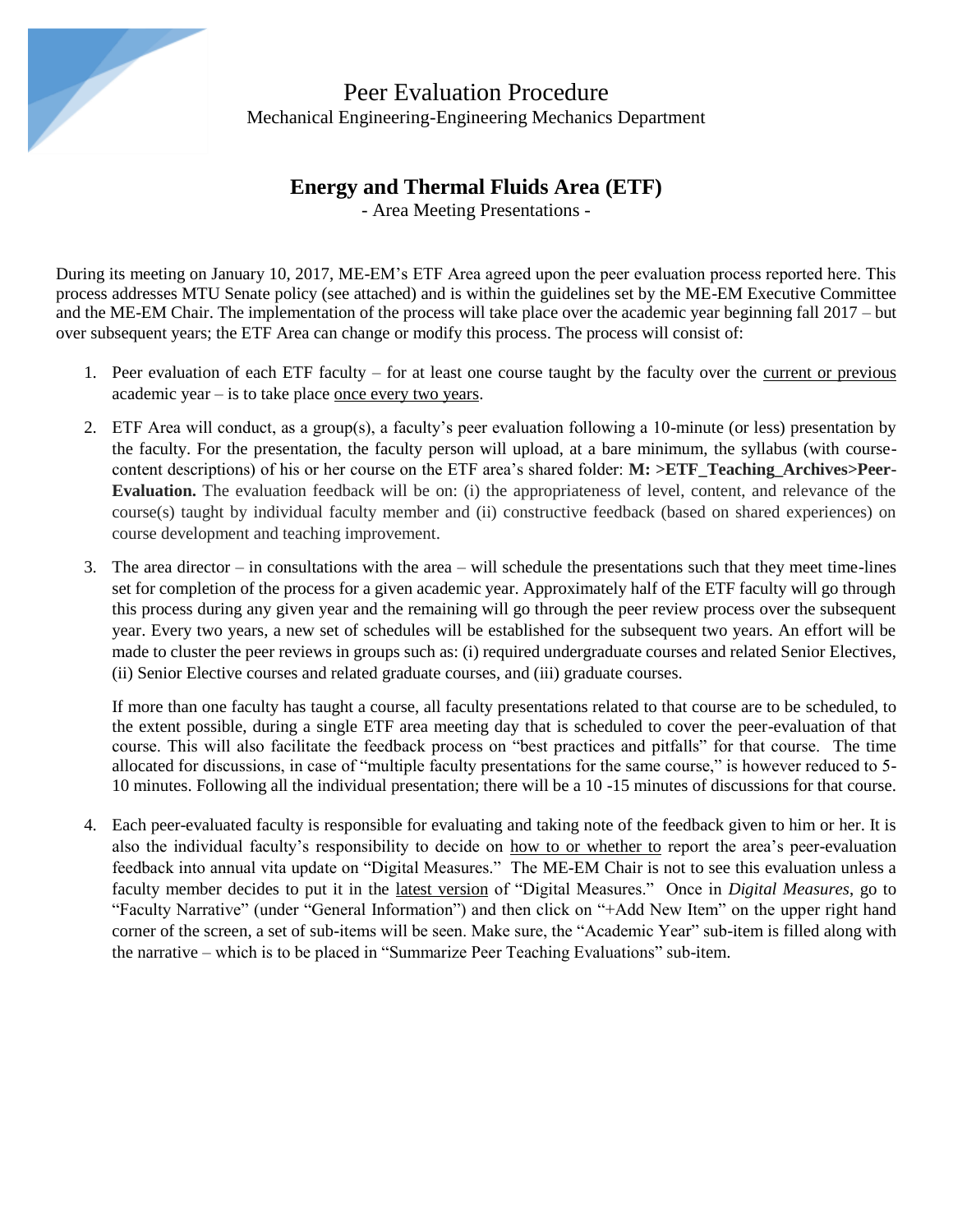

# **Manufacturing and Industrial Area (M/I)**

- Classroom Observation -

The Manufacturing Area seeks a peer evaluation process that builds collegiality and trust amongst the area members while working together to improve the teaching of manufacturing and other ME courses. Key aspects of the peer evaluation process will be as follows:

- 1. Assignments of evaluators and evaluatees will be made within the area at the beginning of the academic year. The area director will oversee.
- 2. Each faculty member will be an evaluatee at least once every other year and an evaluator at least once every other year.
- 3. The evaluatee and evaluator will coordinate at the beginning of the semester to select a day or possible days for a visit. The evaluatee may wish to select particular days or exclude particular days (such as days that students are working on their own) so that they get feedback that is most valuable to them.
- 4. The evaluatee will indicate if they want to get a written record of the feedback.
- 5. The evaluatee and evaluator will have a debriefing meeting shortly after the classroom visit. The evaluator will arrange a social setting for this and buy the coffee, beer, lunch, etc.
- 6. The evaluator will not share the feedback with anyone else. The evaluatee is free to share a written evaluation with others if they wish.
- 7. The evaluator will inform the area director when they complete their evaluation and debrief. The area director will ensure that all members of the area participate in the peer evaluation process and report the 100% participation rate to the Executive Committee at the end of each academic year.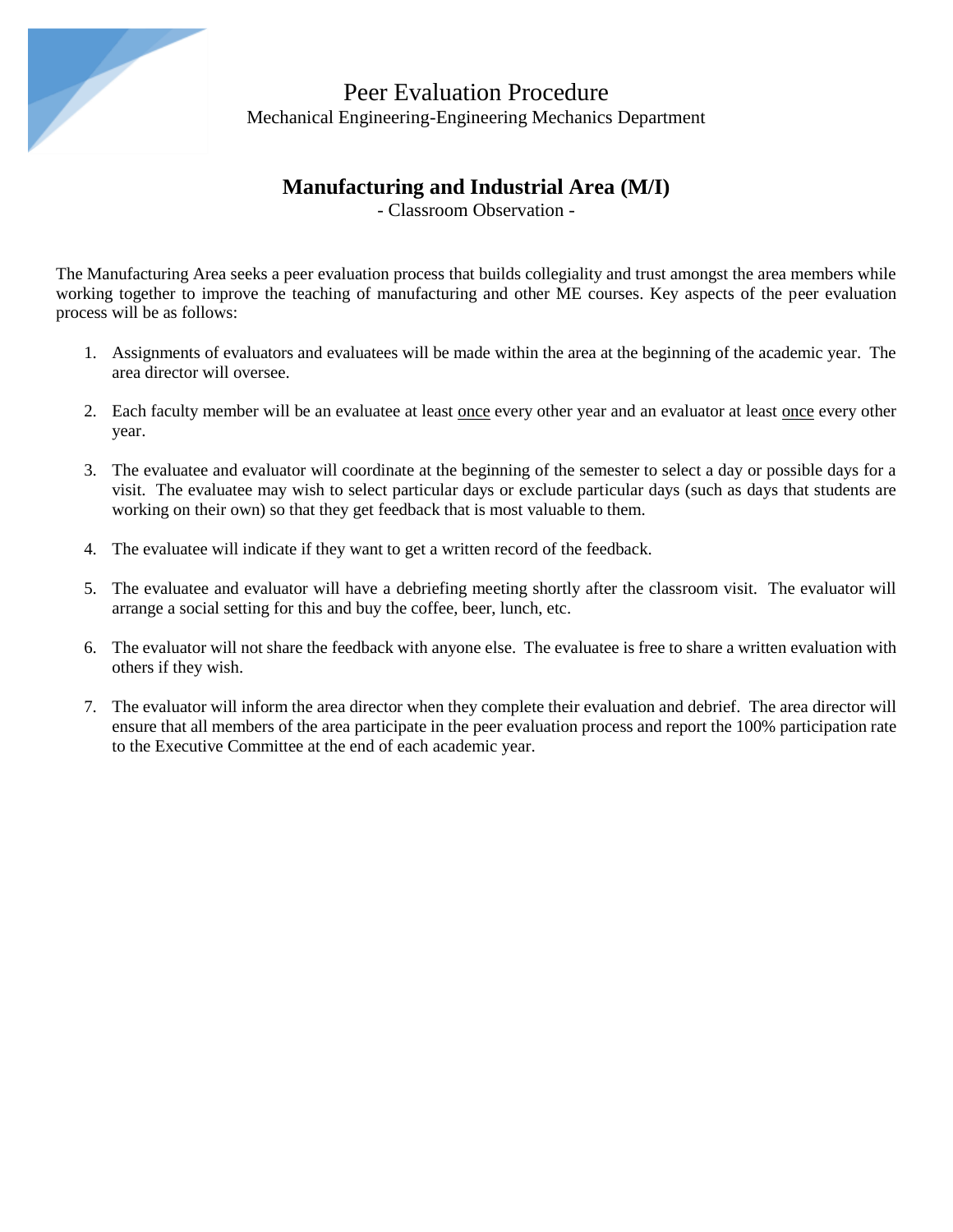

# **Solid Mechanics Area (SM)**

- Classroom Observation -

The Solid Mechanics Area (SM) of the ME-EM department seeks a peer evaluation process that builds collegiality and trust amongst the area members while working together to improve the teaching of Solid Mechanics and other ME-EM courses. Key aspects of the peer evaluation process will be as follows:

- 1. Peer evaluations will be conducted at a minimum on odd years during the Spring Semester.
- 2. Assignments of evaluators and evaluatees will be made within the SM Area at the beginning of the Spring Semester when the peer evaluations will be conducted. The Area Director will oversee.
- 3. Each faculty member will be an evaluatee at least <u>once</u> and an evaluator at least <u>once</u> every time the peer evaluations are conducted.
- 4. The evaluatee and evaluator will coordinate at the beginning of the semester to select a day or possible days for a visit. The evaluatee may wish to select particular days or exclude particular days (such as days that students are working on their own) so that they get feedback that is most valuable to them.
- 5. The evaluator will fill out the ME-EM Classroom Observation Report and present it to the evaluatee. The evaluator will not share the report/feedback with anyone else. The evaluatee is free to share evaluation with others if they wish.
- 6. The evaluatee and evaluator will have a debriefing meeting shortly after the classroom visit. The evaluator will arrange a social setting for this and buy the coffee, beer, lunch, etc.
- 7. The evaluator will inform the Area Director when they complete their evaluation and debrief. The area director will ensure that all members of the area participate in the peer evaluation process and report the 100% participation rate to the Executive Committee at the end of the academic year.